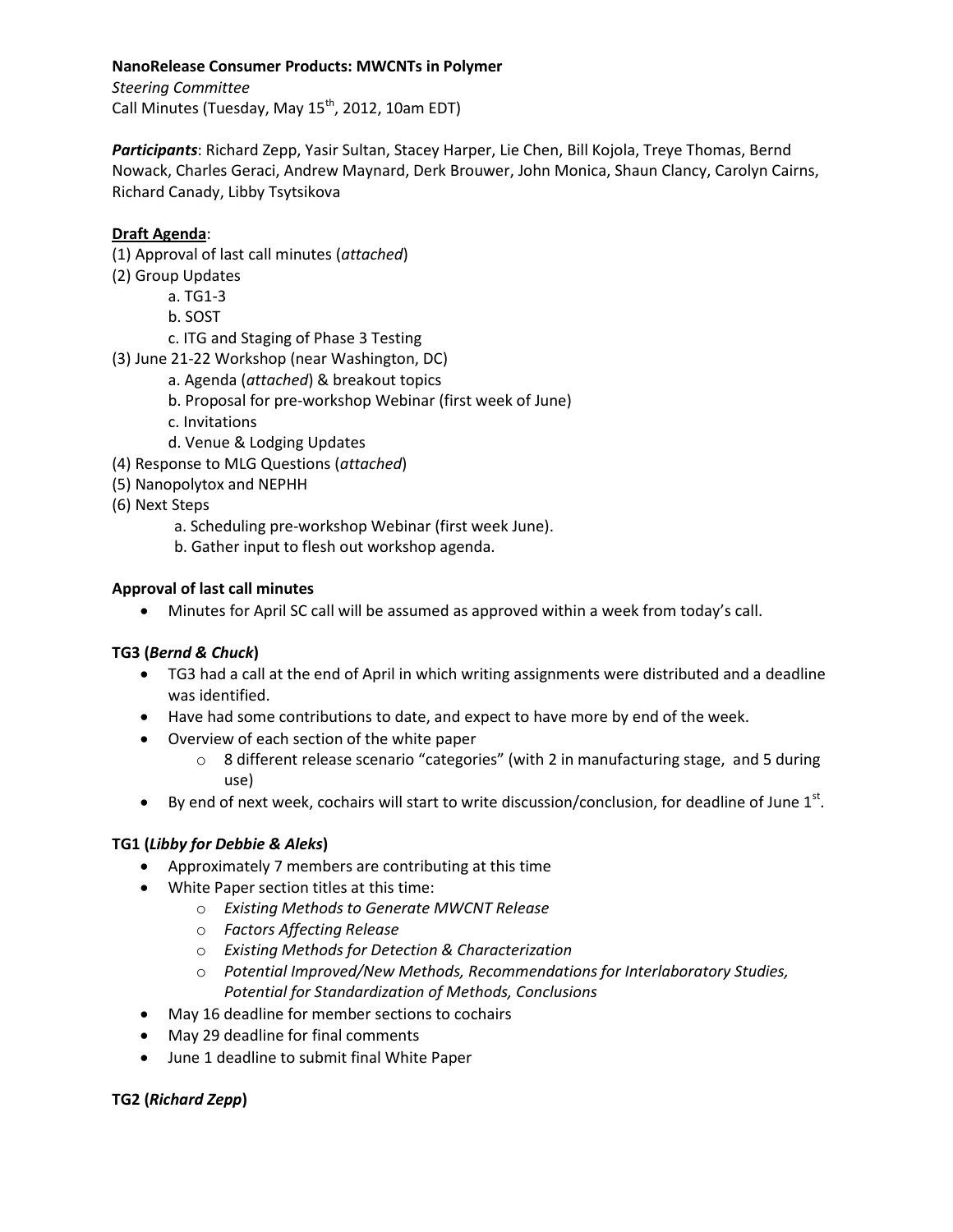## **NanoRelease Consumer Products: MWCNTs in Polymer**

*Steering Committee* 

Call Minutes (Tuesday, May  $15^{th}$ , 2012, 10am EDT)

- Using Google Docs to group edit the white paper (simultaneously draft text).
- Introduction, discussion of each of 5 polymer systems (conclusions & recommendations section is still in need of development, for after the main body of the paper is more complete)
- Information is not as uniform as we would like but we will be working on conclusions and recommendations to draw the information together.
- First week of June is the deadline.

# **June Workshop**

- Members agree the workshop should be a public meeting.
- Members move to add a "public comment" session in the workshop agenda, with notice to all public participants that input can either be submitted through a questions session or through writing.
- An invitation/flyer will be made with CPSC collaboration to announce the workshop publically.
- A set of SC members (T.Thomas, B.Kojola, Y.Sultan, D.Boverhof, R.Canady) volunteer to be a "Workshop Planning Group" to have a weekly call and make sure everything is going according to plan. All members are welcome to join in these calls if desired.

## **SOST (***Shaun Clancy***)**

- SOST is still seeking additional authors (specifically representatives from government & NGOs to best balance out the stakeholder views in the report).
- Maria Doa of EPA has confirmed her interest to be an author, for approval by the SC.
- David Goldston has also been inquired but has not yet confirmed.

### **ITG (***Carolyn Cairns***)**

ITG has been working on CRADA design & CBI expertise for staging Phase 3.

### **MLG (John Monica)**

- On the last call, the Manufacturers Liaison Group posed a series of questions to the Steering Committee regarding the materials to be provided for the testing phase.
- A number of members from the SC volunteered to help draft a response document, which is attached.
- Members are asked to send comments to Libby for this MLG response document by the end of this week. If you no comments are received, it will be approved to be sent to the MLG (by John Monica). MLG has been waiting on our response prior to scheduling their next call.

### **Nanopolytox & NEPHH (Rick Canady)**

- As a general informative note, both of these projects examine nanomaterial polymer systems.
- Nanopolytox is focused on various nanomaterials including carbon nanotubes.
- NEPHH is focused on nanosilicates.
- One of the composites is made by Nanopolytox (contact Socorro Vazquez), another is by a separate Spanish corporation for which Rick will send information to the SC.

### **Staging of Phase 3 Testing**

 How will we initiate the pilot phase of the testing and then transition into full interlaboratory testing?